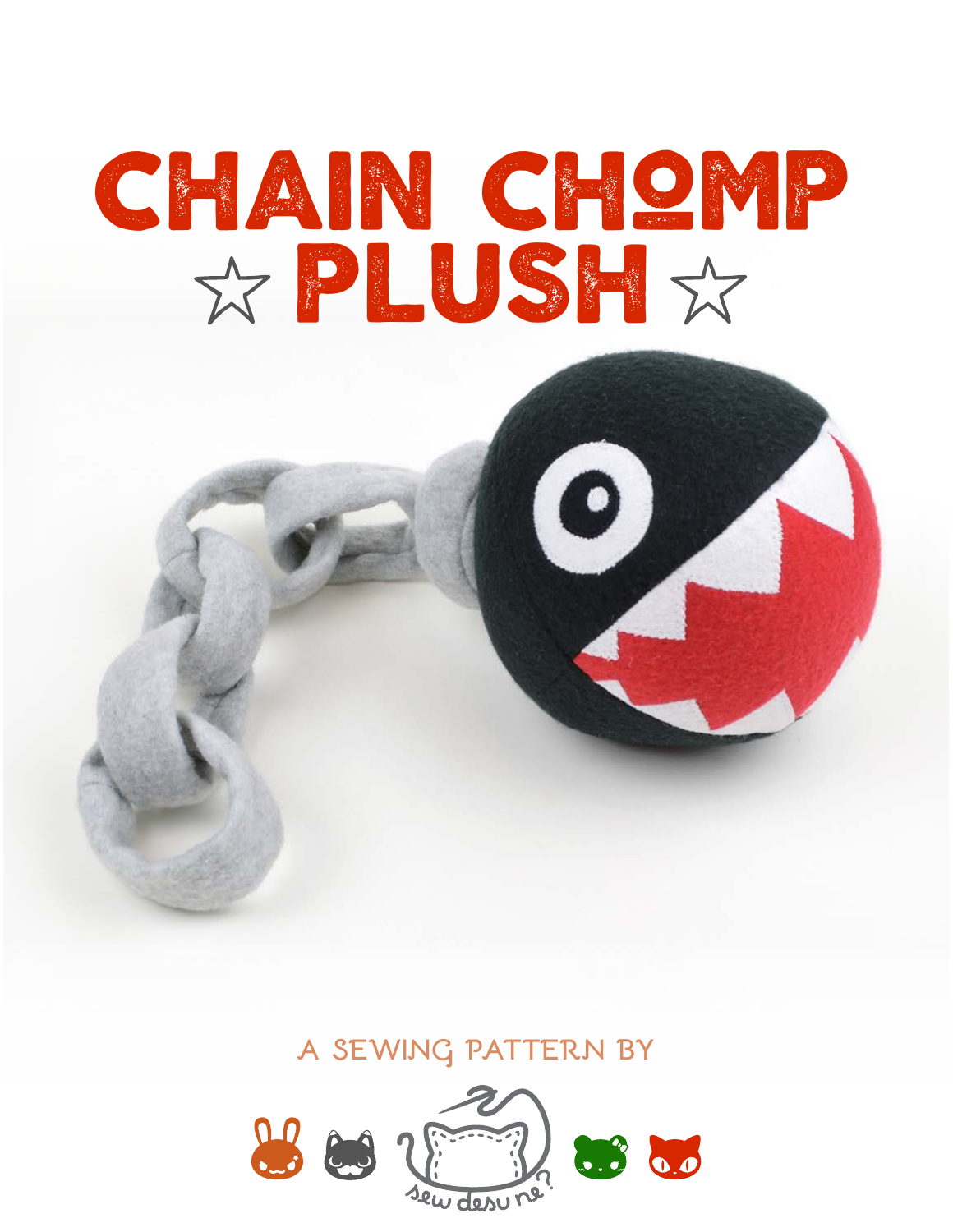

This plush is made to look like a scary chain chomp -- that is one of the enemies from the Super Mario games. It features a big appliqued face and attached chain that's assembled by machine for speed and ease.

#### DIFFICULTY: **DEE DEMONITIEM**

The hardest part is likely making the chain, which requires a bit of dexterity

makes:

one plush that's about  $6" \times 6"$  (head), and  $21"$ long (head with chain)

## **materials & tools**

| fleece                   | $\cdot$ 1/3 yd. or 15" $\times$ 10" scrap of black | • Matching sewing thread<br>· Basic sewing tools (sewing machine, |
|--------------------------|----------------------------------------------------|-------------------------------------------------------------------|
|                          | . 1/3 yd. or 6" x 10" scrap of red fleece          | scissors, iron, needles, pins, fabric                             |
| • 1/4 yd. of gray fleece |                                                    | marker, seam ripper)                                              |
| Batting                  |                                                    |                                                                   |
| Appliqué supplies:       |                                                    |                                                                   |
|                          | · 10" x 10" scrap of white appliqué                |                                                                   |
| fabric                   |                                                    |                                                                   |
|                          | $\cdot$ 2" $\times$ 2" scrap of black appliqué     |                                                                   |
| fabric                   |                                                    |                                                                   |
|                          | $\cdot$ 9" $\times$ 9" scrap of light or heavy-    |                                                                   |
| weight fusible web       |                                                    |                                                                   |
|                          |                                                    |                                                                   |
|                          |                                                    |                                                                   |
|                          |                                                    |                                                                   |
|                          |                                                    |                                                                   |
|                          |                                                    |                                                                   |

#### **before you begin:**

- **1.** Print out the project pattern, pages 13-14
- **2.** Lay out the pattern pieces on your fabric and cut them out
- **3.** Mark the fabric pieces with the guidelines from the pattern

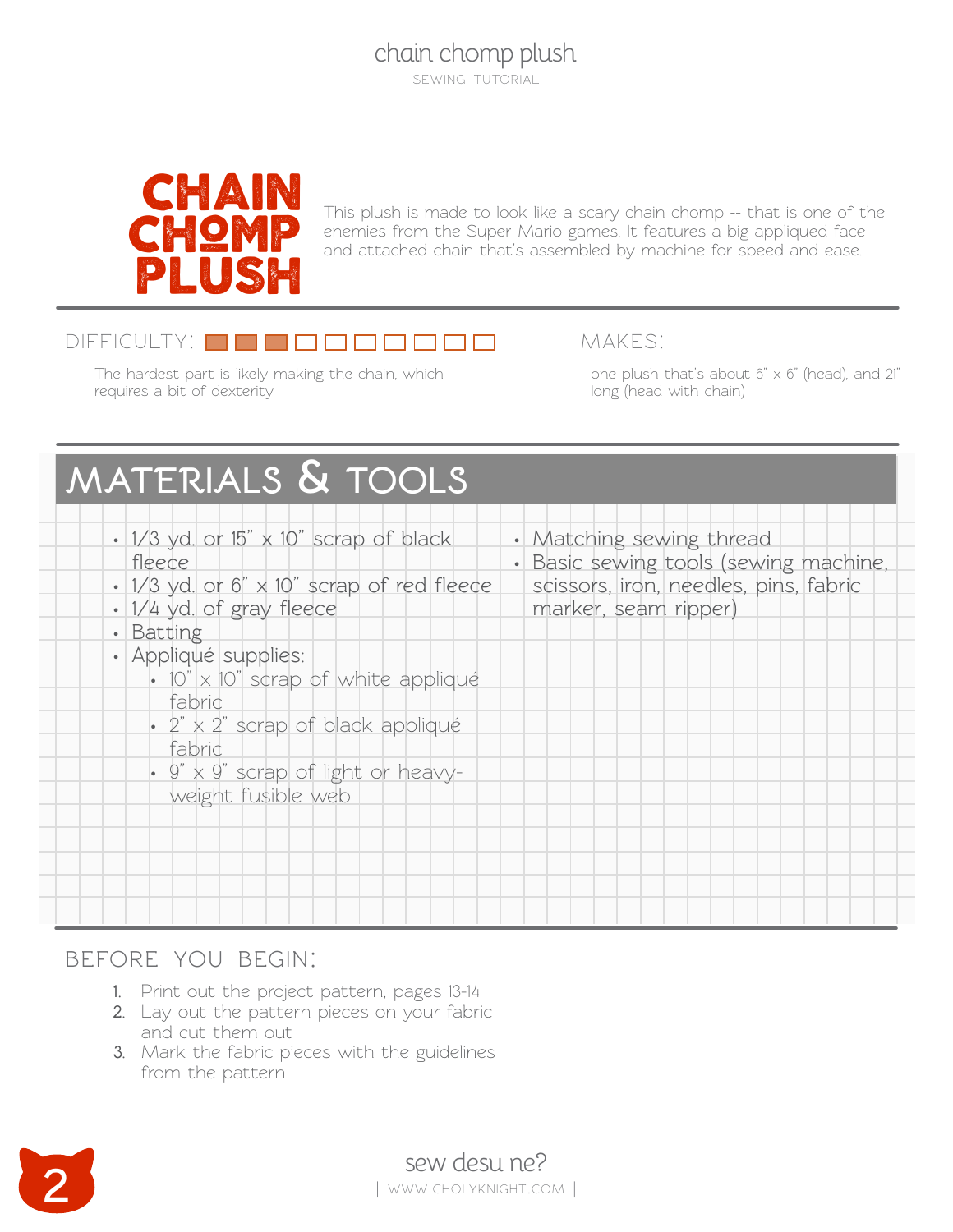sewing tutorial



Like with most of my projects, first you start off with the appliqué. Trace the appliqué outlines onto your fusible web and fuse them it to your appliqué fabric. Cut out the shapes, then fuse the fabric shapes to the corresponding pieces of the pattern. The two eyes go on opposite sides of one black ball segment while the teeth go around the edges of one red segment. When complete, you can either sew them in place if you used lightweight fusible web, but if you used the tough stuff just ironing is enough. **12**<br>
Like provident with the your fit to you fit the shape<br>
appes to the pattern opposite signent while<br>
edges of  $\alpha$ <br>
place if you place if you should be provident to be average that<br>
to leave a black pair out later.<br>
S



Pair up the ball segments and pin them together along one curved side. Pair up the eyes and teeth together and the last two blank black segments together. Sew up one curved side of these pairs, but be sure to leave a small opening in the black pair for turning right side out later

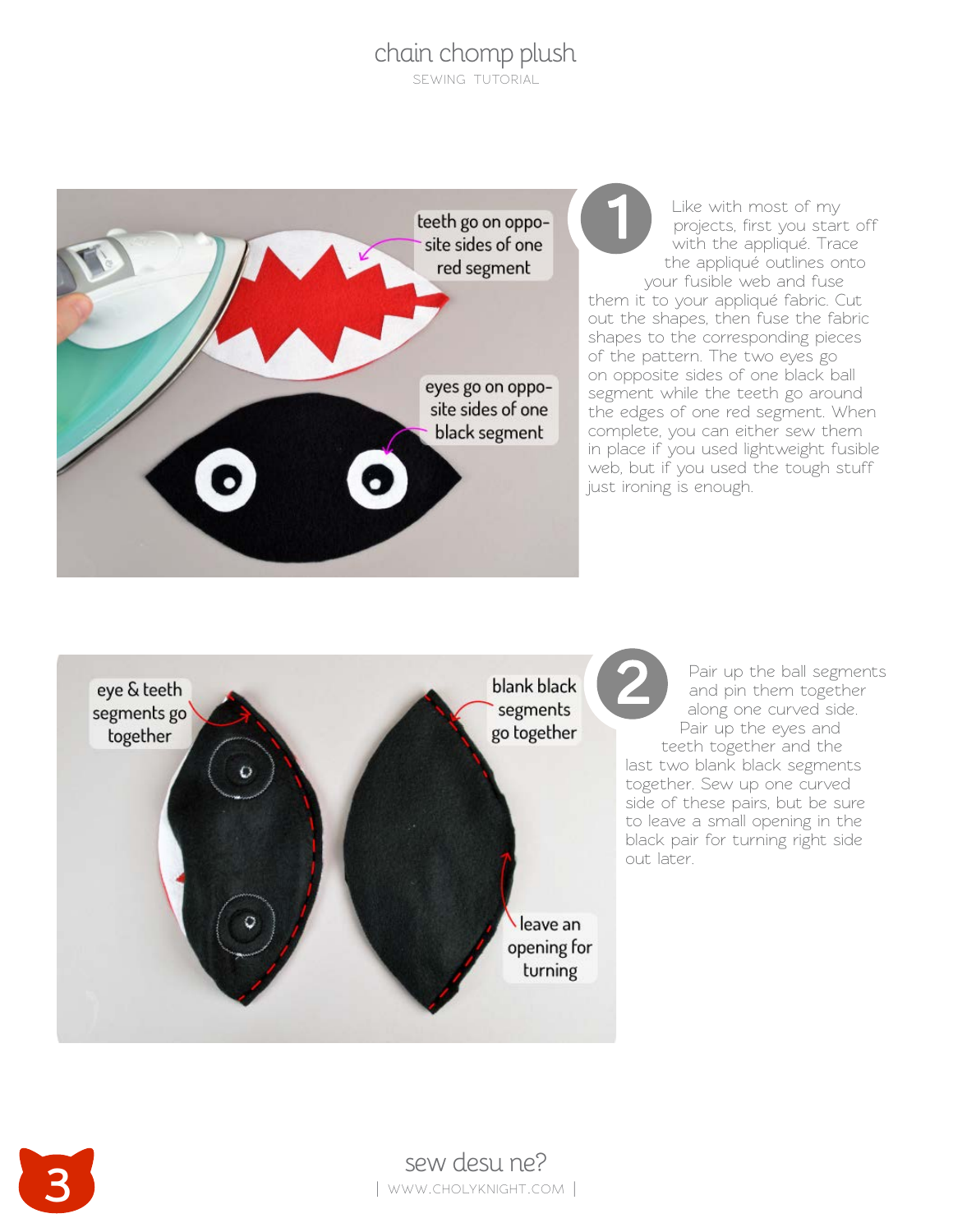sewing tutorial

With both halves of the ball complete, put them together by lining up all the raw edges and sewing around the circle that it makes.



Turn the ball right side out from the opening to left in step 2 and stuff the ball really nice and tight with batting. If you used stretchy fleece and followed the grain lines, you'll find that it should take on a pretty decent spherical shape. Tuck under the seam allowances in the opening and sew them closed with a ladder stitch. That finishes the ball!



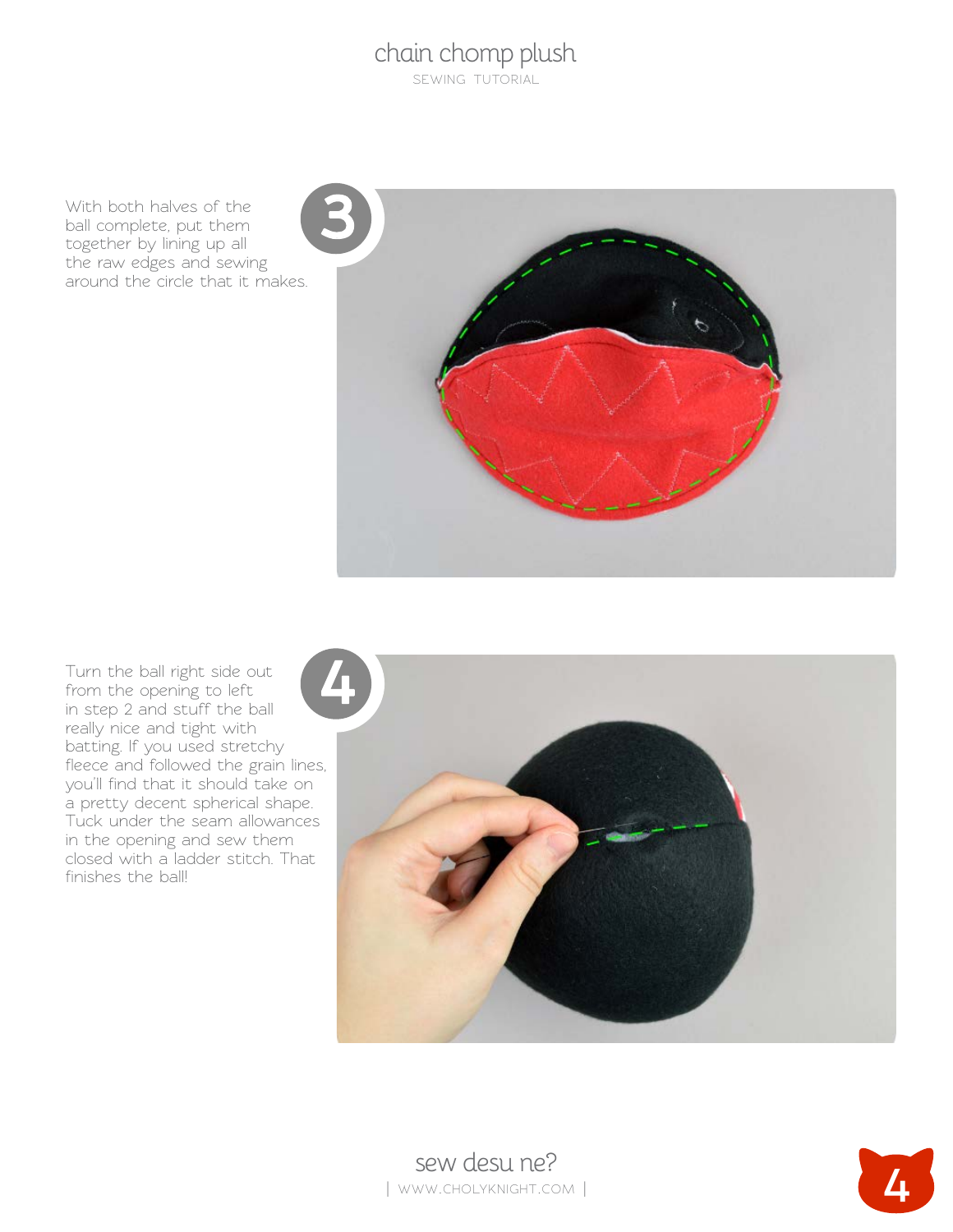SEWING TUTORIAL



Up next is the base of the chain. First up, sew the base side piece together into a ring, right sides facing.



Use that ring to sew around the circumference of the base bottom. Be sure to leave a small opening where the pattern indicates for turning right side out. You'll find that the fleece should stretch around the piece, making it easy to conform to the curves. When complete, repeat this with the other side of the base side and the base top, but without the opening.

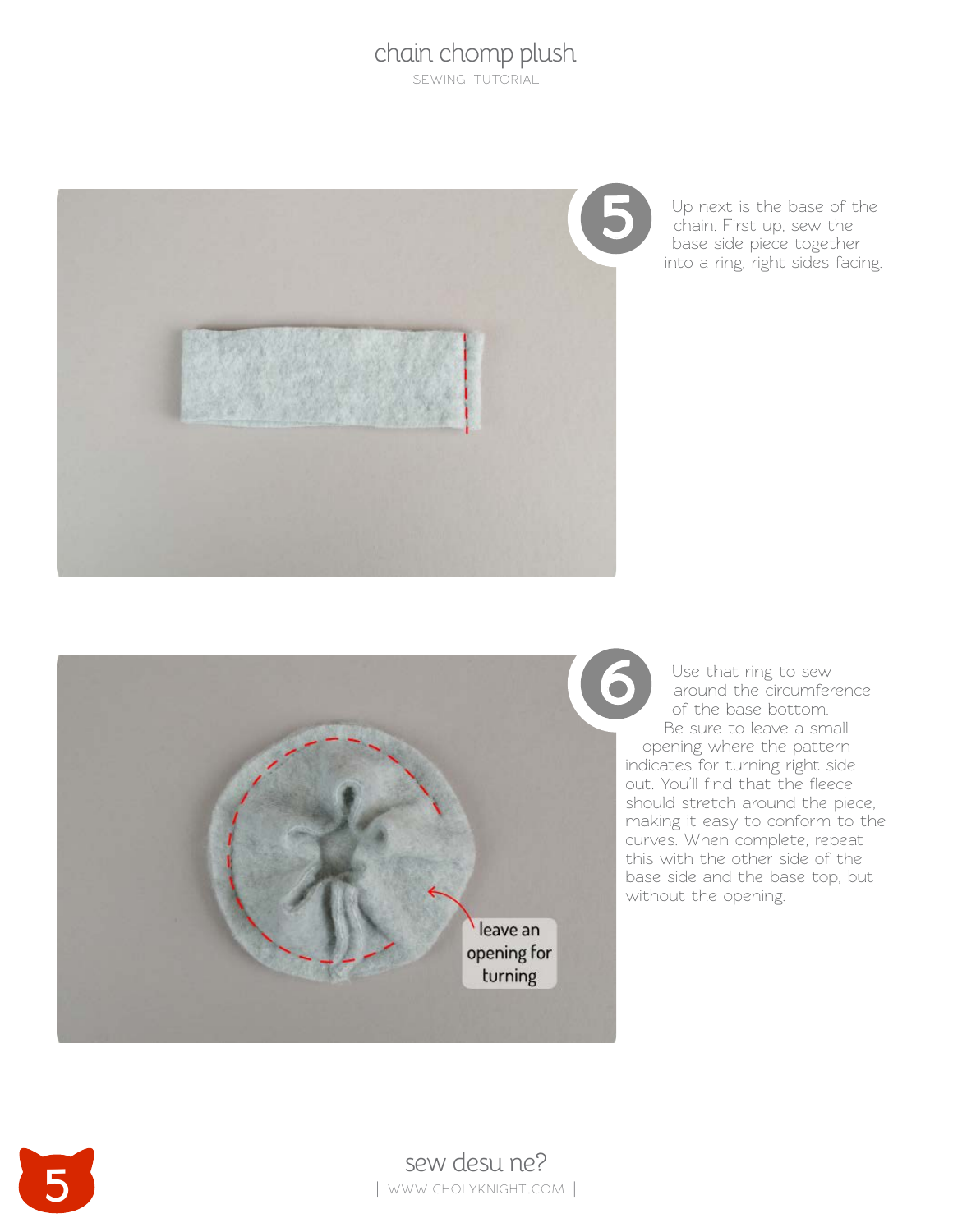sewing tutorial

When complete, turn the base right side out and stuff it semi-firmly with batting so it still retains its cylinder-like shape. Tuck in the seam allowances from the opening and sew it closed with a ladder stitch.



All that's left to do is add it to your ball. Center it in the middle of the panel opposite the teeth and sew around the perimeter of the base with a ladder stitch. It helps to hold it in place with a dab of glue or some pins going down the top.



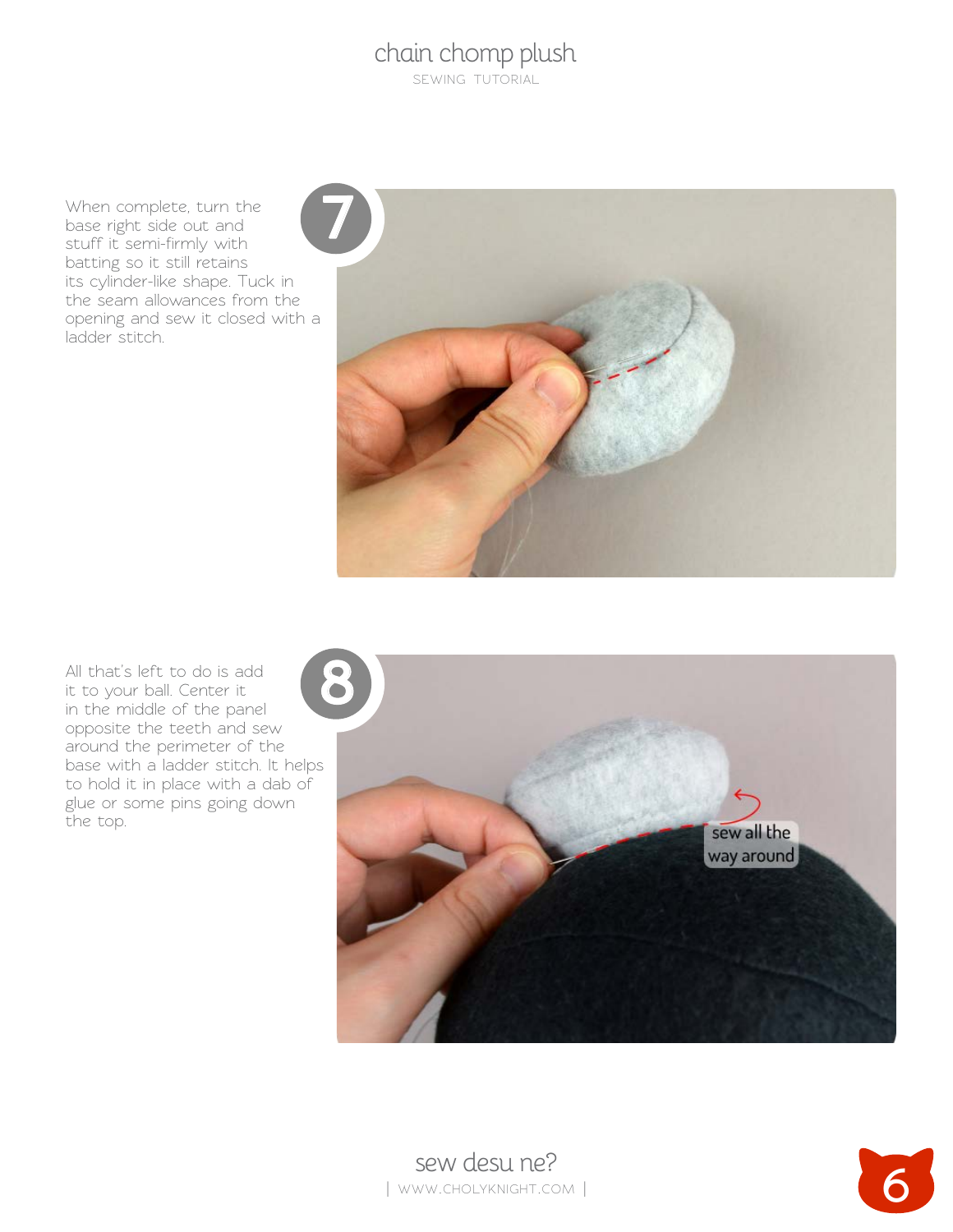SEWING TUTORIAL



And lastly we have the chains! This part is a little trickier, so it helps to just focus on one step at a time to not get bogged down by the finicky-ness of it. Start off by making one chain. Fold it in half widthwise with right sides facing and sew it together along the short edge.



What we're going to do to make this a perfectly sewn tube is kind of a neat trick. Lay out the ring flat so the seam is in the center. Pinch the middle of the seam so it moves out of the way of the two lower side edges. We want to bring those together so we can sew them.

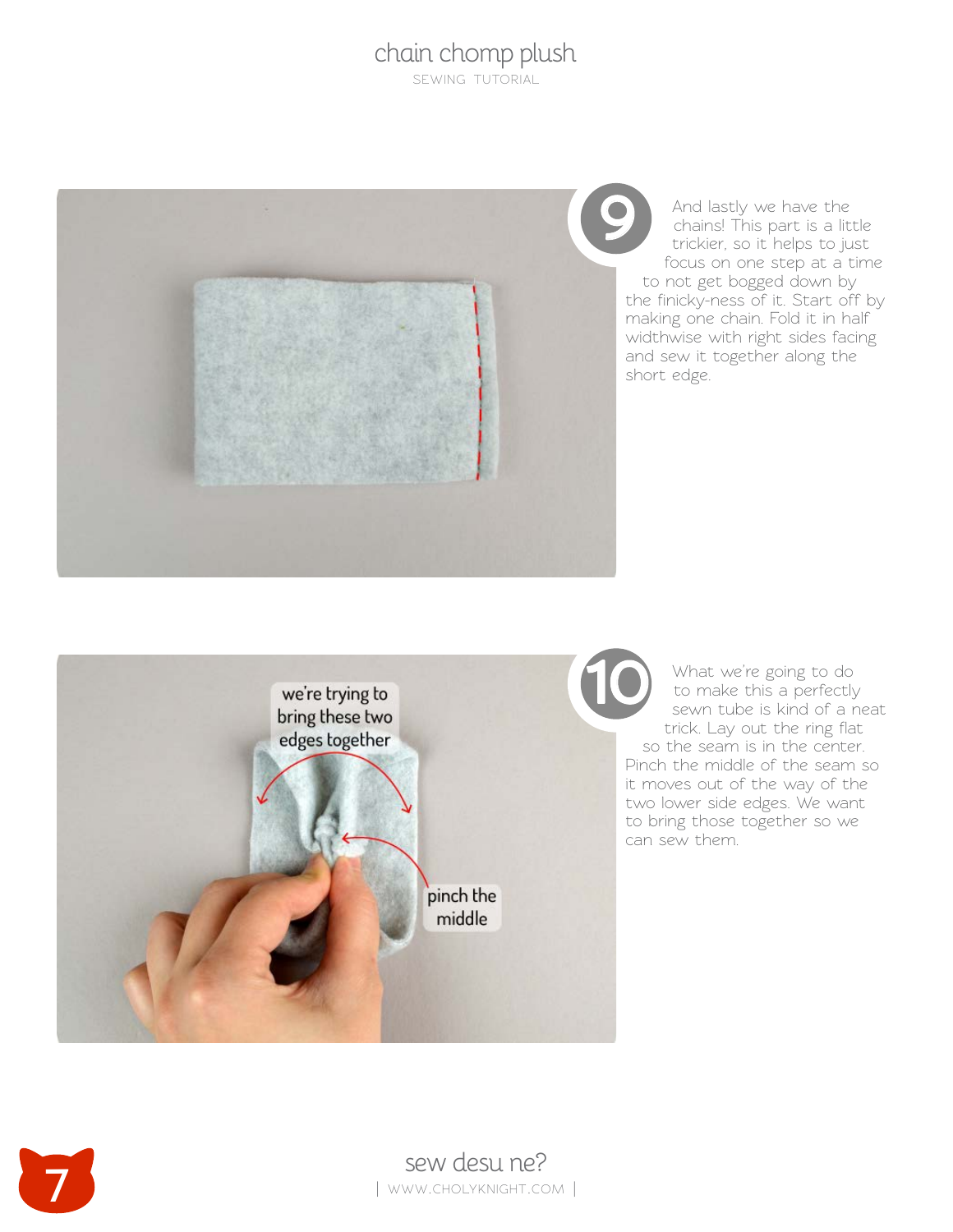sewing tutorial

Here's what it should look like when the edges are brought together. Note the pinched side is trapped inside. Put a pin here if you want, cuz we're about to sew this puppy!



Take it to your machine and sew those edges together a little at a time. When you can't sew any further, pull down the middle of the tube to free that "trapped" portion from before. Now you have more to sew! Going this way, you'll only be able to sew about an inch or two at a time, but you should be able to get through the whole thing. Stop short about 2" from the beginning and that's your opening for turning.



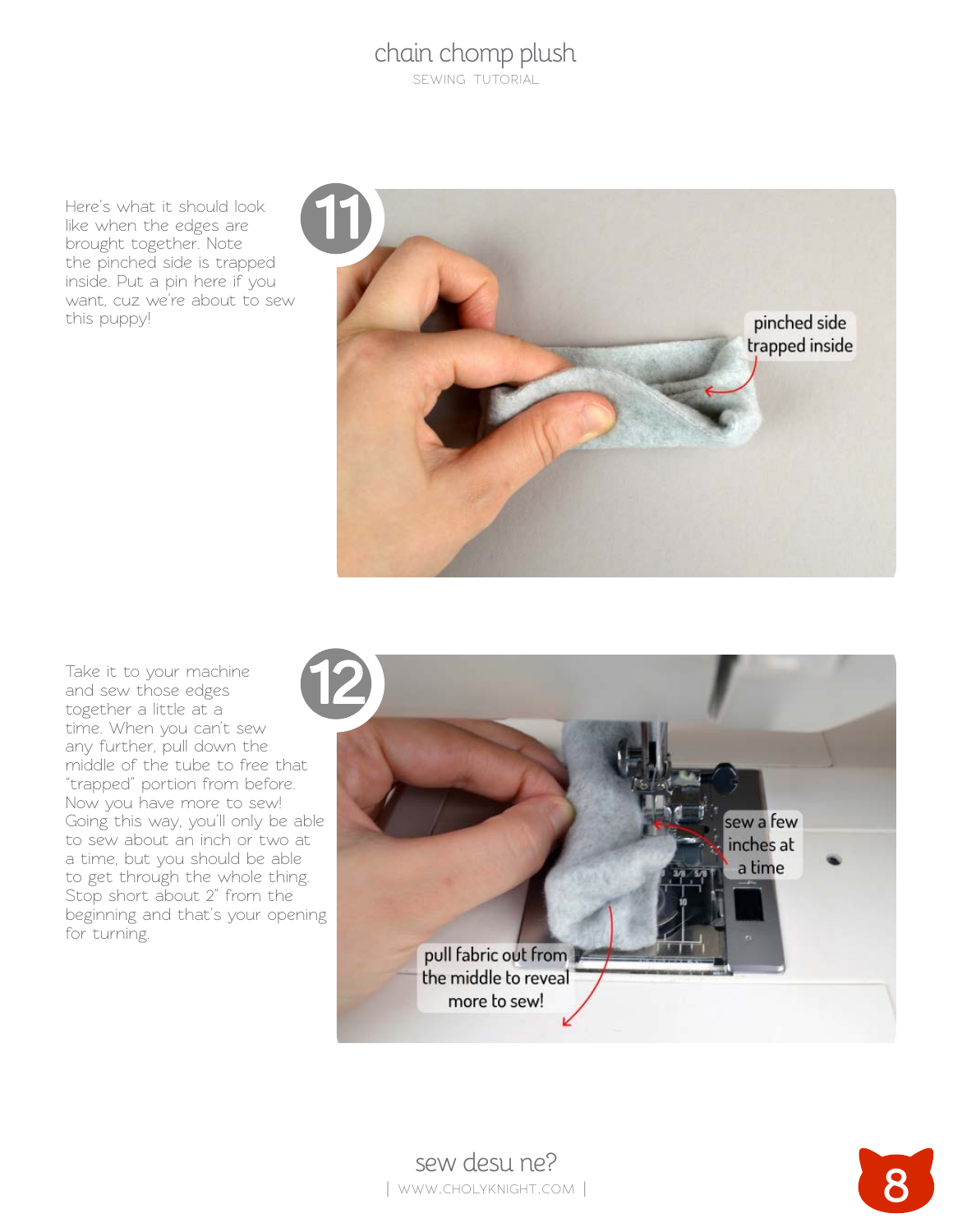sewing tutorial



When you've reached the stopping point and left an opening for turning, the tube should look something like this. Pull out the "trapped" tube from the opening you left to reveal a completely sewn loop!



Just like with any project, sew the opening you left closed. Simply tuck in the seam allowances here and close it up with a ladder stitch.



**9** sew desu ne?<br>
I WWW.CHOLYKNIGHT.CO | www.cholyknight.com |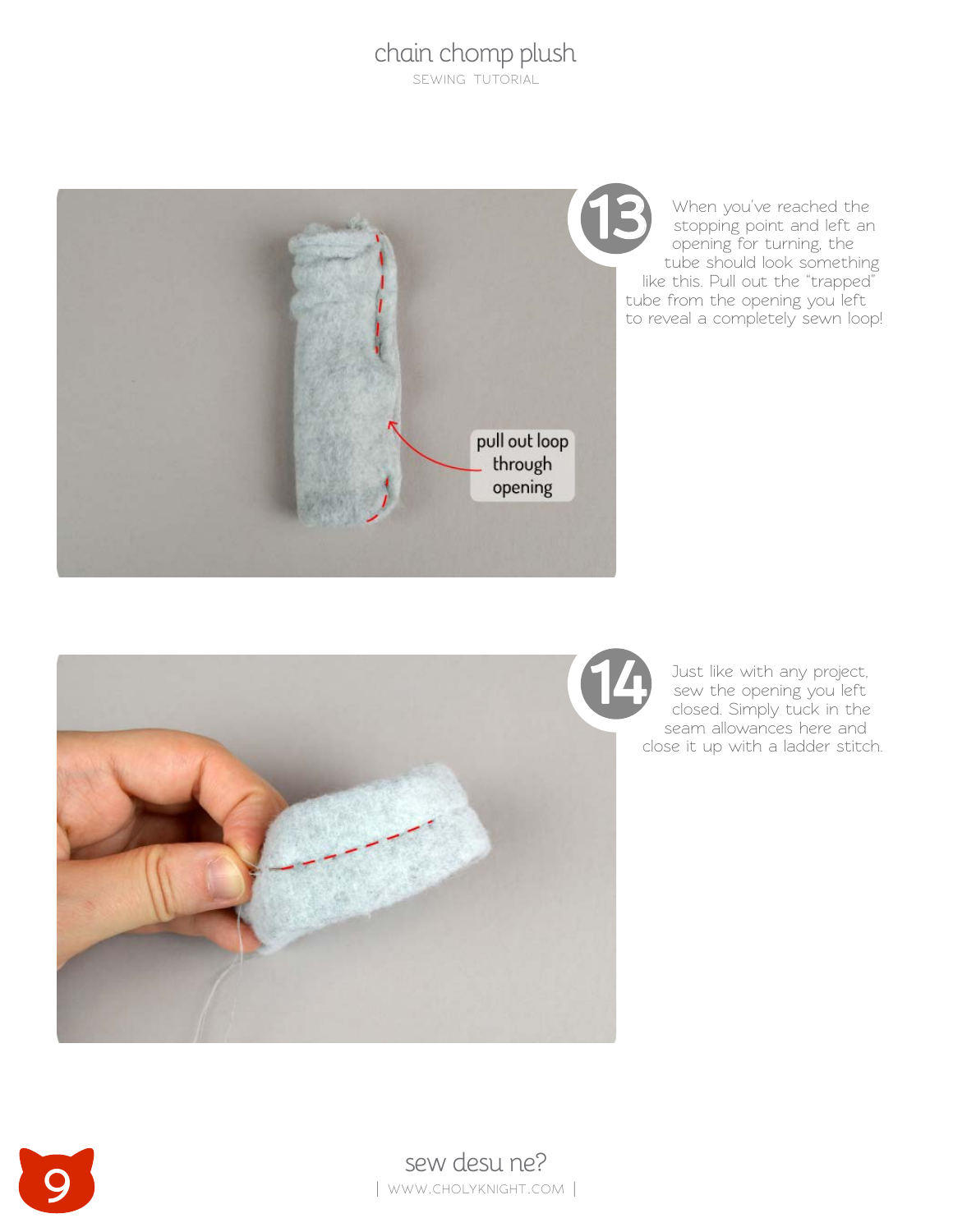sewing tutorial

Now, to add more chains to this configuration, we do the same thing, but we'll have another chain attached the whole time so it's a little bit more of a pain. The new chain in the next 4 pictures will be red to differentiate it. Start by wrapping the chain piece through the last chain you completed, then sew the short edge just like you did in step 9.



Repeat the same thing as in step 10, pinching the middle of the loop and bringing together the outside edges. As you do this, remember to keep the attached chain at the BOTTOM. This will become very important in step 18.





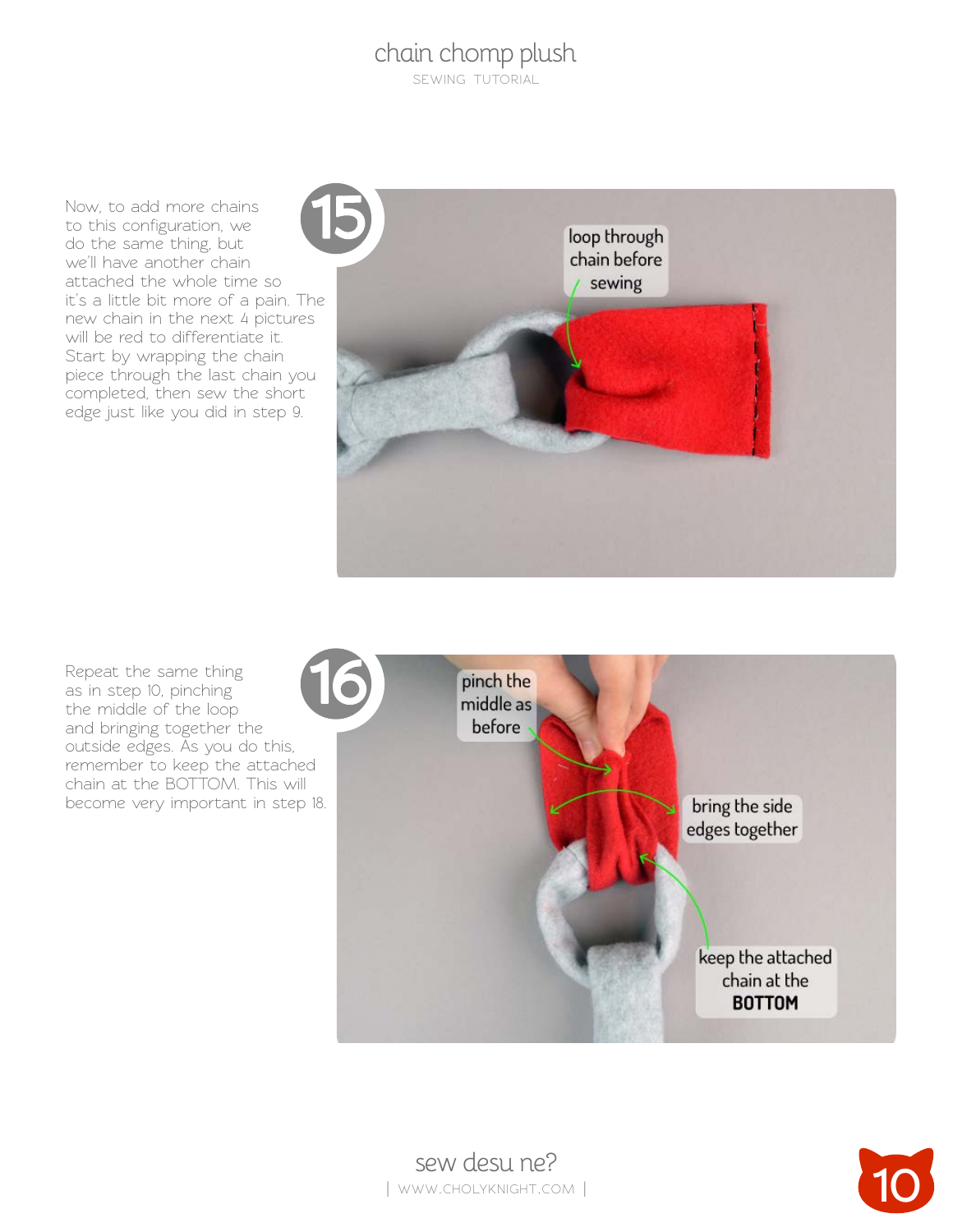#### chain chomp plush SEWING TUTORIAL



Here it is with the edges brought together as in step 11. Again, keep the attached chain on one side, which will be the bottom when you bring it to the machine.



When you actually sew it, you'll only be able to do an inch at a time really, but be patient! When you can't go any further, pull down the fabric from the middle as in step 12 by tugging on the attached chain link. Keep doing this until you're about 2" away from the beginning of your seam, just like with step 12. When finished, pull the completed chain out of the opening for turning just like in step 13, then sew the opening closed like in step 14. Repeat steps 15-18 three more times to make a chain of 5 links.



**11** sew desu ne?<br>I www.cholyknight.co | www .cholyknight .com |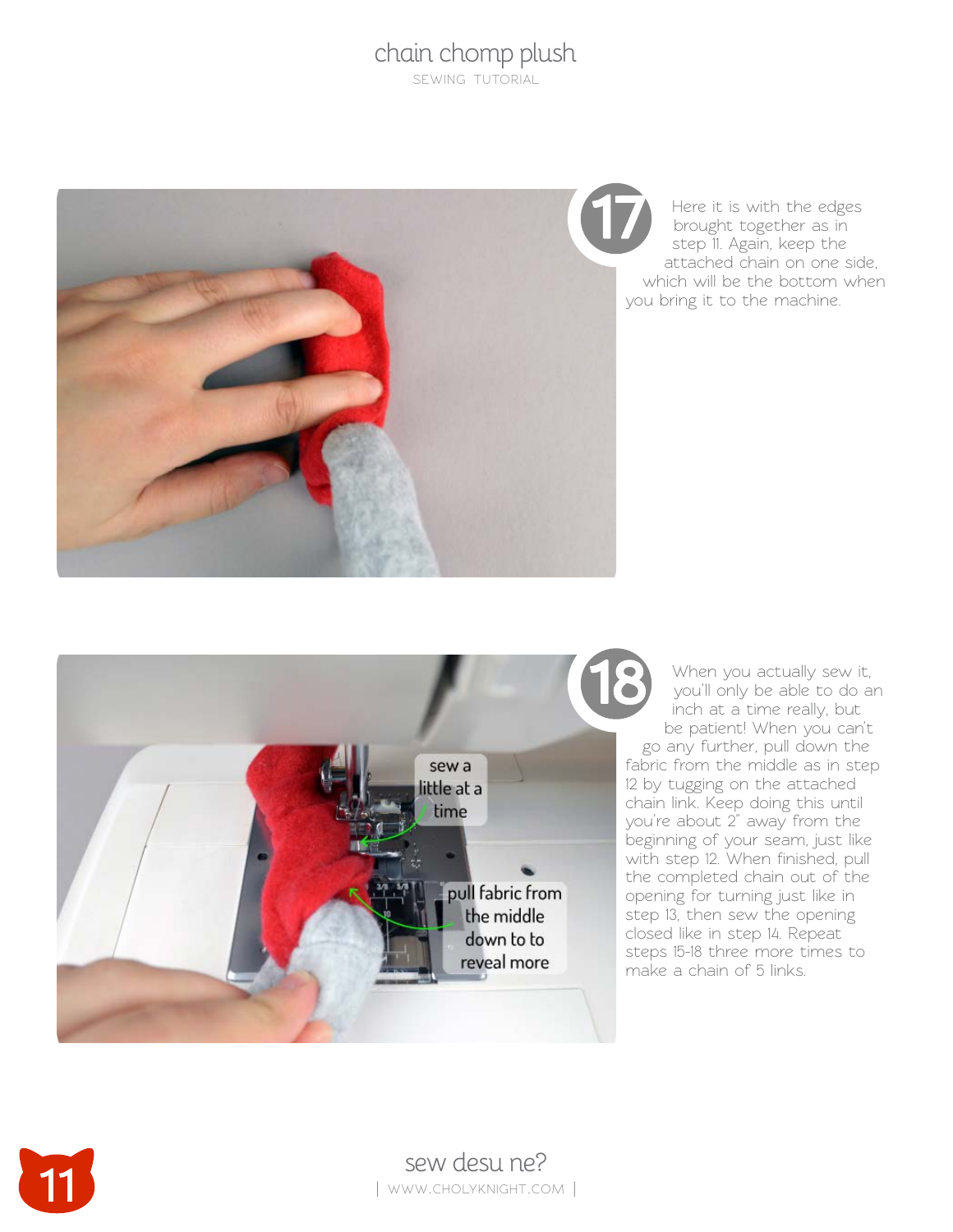sewing tutorial

With your completed chain, attach it to the chain base with a ladder stitch. Stitch around a wide area for the most strength.





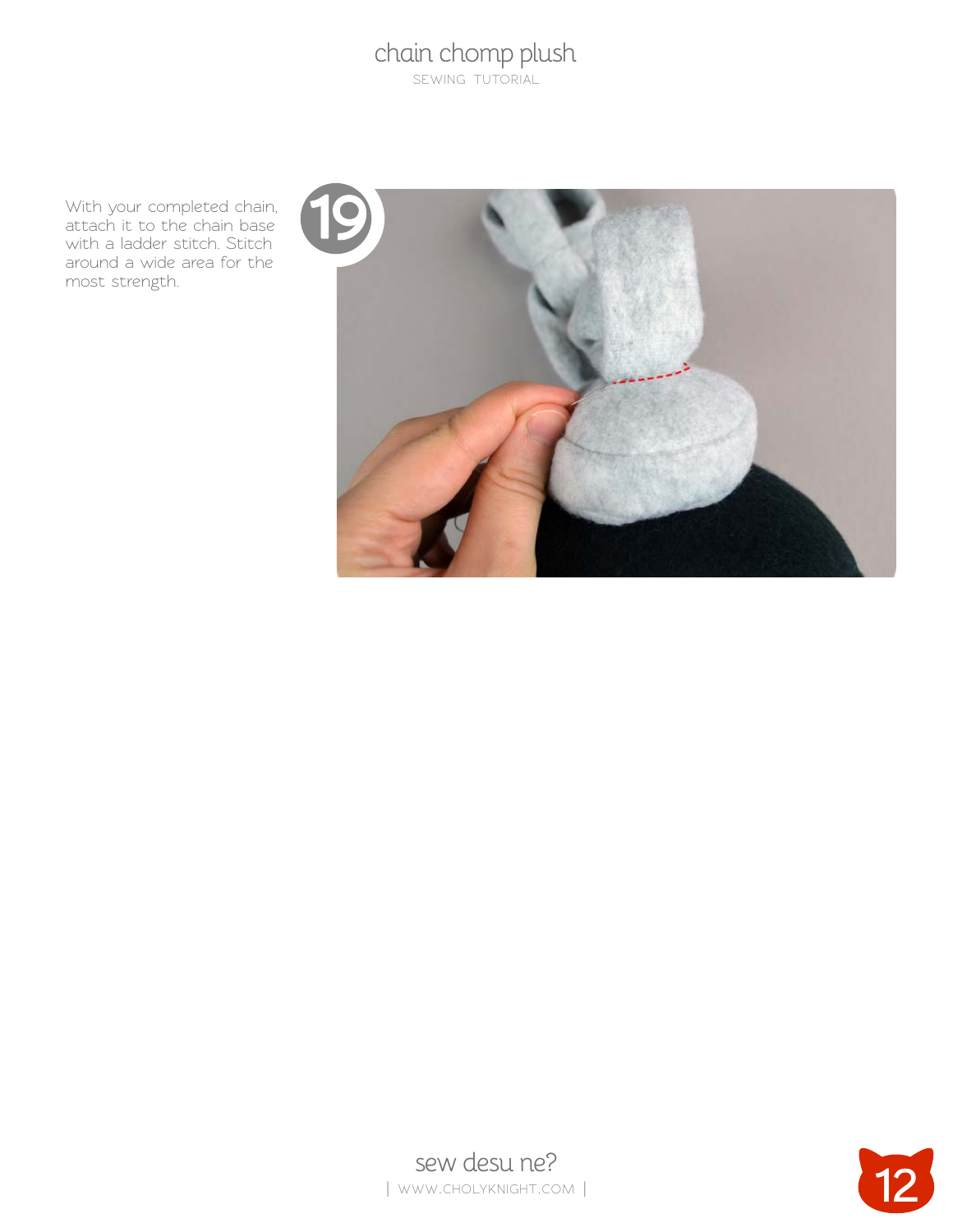